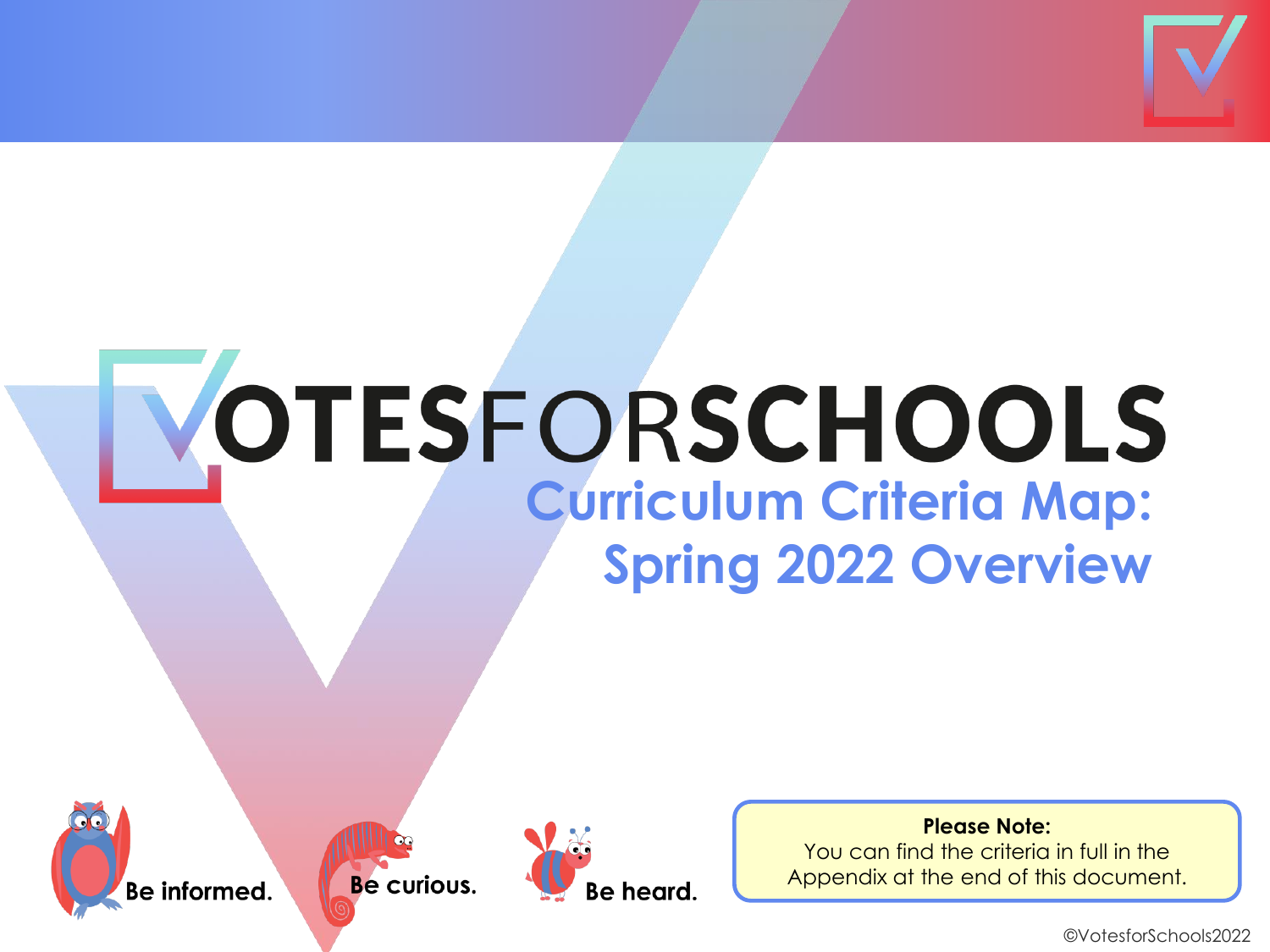#### **A guide to this term's topics: Spring 2022**

| <b>VoteTopic Title</b>                                                                                                     | Keyword(s)                                |
|----------------------------------------------------------------------------------------------------------------------------|-------------------------------------------|
| Is January the best time to try new things?                                                                                | New year                                  |
| Would you go on holiday to space? (KS1)   Is space tourism a good idea? (KS2)                                              | Space                                     |
| Is loss too hard to talk about? (KS1)   Should all children learn about coping with loss &<br>bereavement at school? (KS2) | <b>Bereavement</b>                        |
| Do you know why we vote? (KS1)   Should voting be made easier? (KS2)                                                       | Voting                                    |
| Do punishments work?                                                                                                       | <b>Punishments</b>                        |
| Is the internet bad for friendships? (KS1)   Is the internet bad for relationships?                                        | <b>Safer Internet Day</b>                 |
| Should a question be easy to answer?                                                                                       | <b>Questions</b>                          |
| Should children keep up with the news? (KS1)   Is it useful to keep up with the news? (KS2)                                | <b>News</b>                               |
| Do films show good role models for girls? (KS1)   Have recent films challenged stereotypes of<br>women & girls? (KS2)      | <b>IWD (International Women's</b><br>Day) |
| Does everyone learn differently? (KS1)   Are labels helpful for neurodiversity? (KS2)                                      | <b>Neurodiversity</b>                     |
| Are we kind enough to animals? (KS1)   Should all animals be treated the same? (KS2)                                       | <b>Animal welfare</b>                     |
| Should the UK do more to help refugees? (KS1)   Should the Homes for Ukraine programme help<br>more refugees? (KS2)        | <b>Refugees</b>                           |

#### **Got any questions? Email [primary@votesforschools.com!](mailto:primary@votesforschools.com)**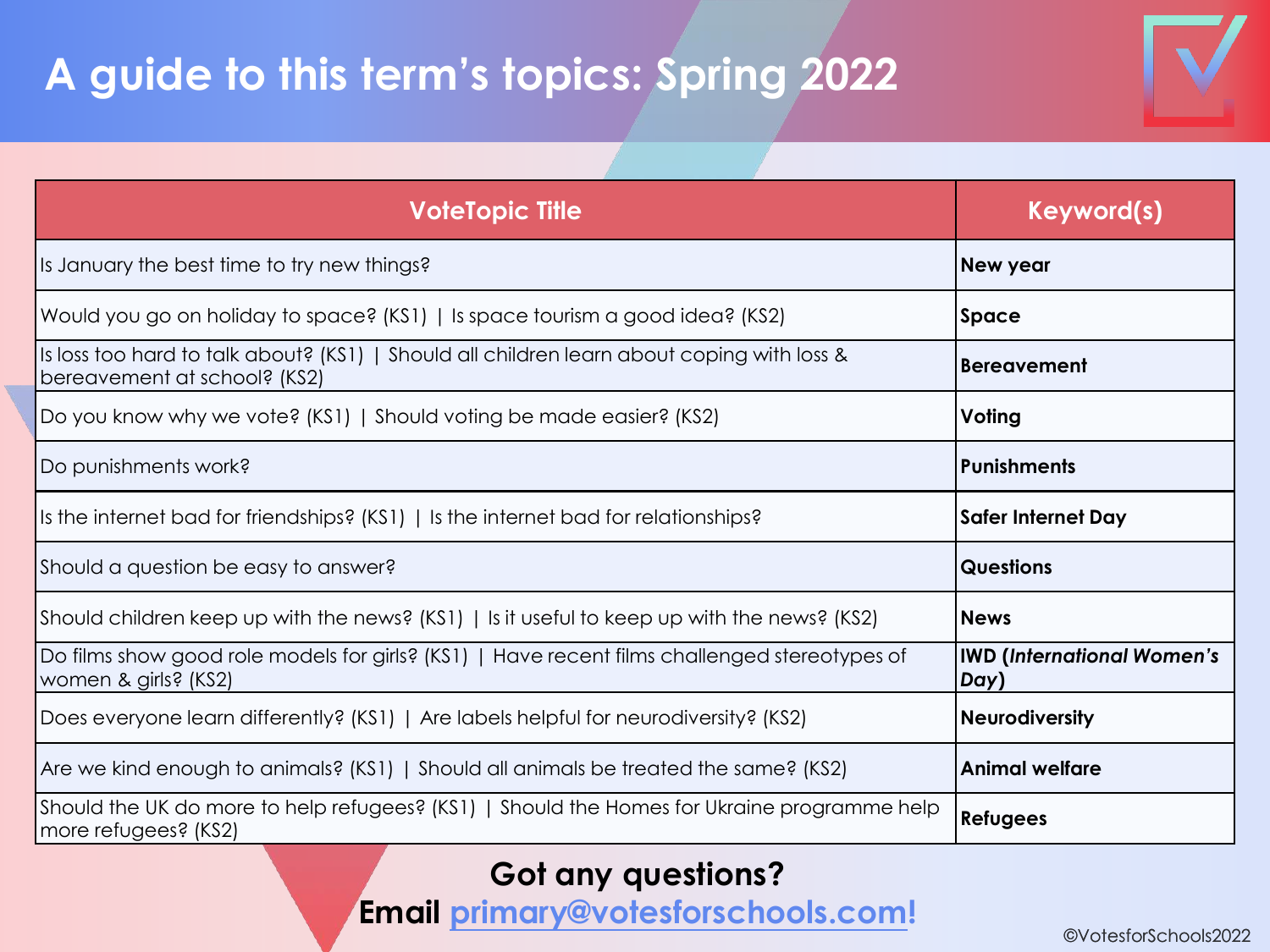



| <b>Criteria</b> | Which topics met this criteria?               | <b>Term Total</b> | <b>Year Total</b> |
|-----------------|-----------------------------------------------|-------------------|-------------------|
| 1.1             | Protests, religious celebrations              |                   | $\overline{2}$    |
| 1.2             | Exams, phones, IWD                            | $\mathbf{1}$      | 3                 |
| 1.3             | Future leaders, space, neurodiversity         | $\overline{2}$    | 3                 |
| 1.4             | <b>FSM, space, news, refugees</b>             | 3                 | 4                 |
| 1.5             | Religious celebrations                        |                   |                   |
| 1.6             | Political literacy, new year, animal welfare  | $\mathbf{2}$      | 3                 |
| 1.7             | VotesforCOP26, BHM, COP success, refugees     | 1                 | $\overline{4}$    |
| 1.8             | Future leaders, new year, Safer Internet Day  | $\overline{2}$    | 3                 |
| 1.9             | <b>FSM, COP success, voting, questions</b>    | $\overline{2}$    | $\overline{4}$    |
| 1.10            | Protests, bereavement                         | $\mathbf{1}$      | $\overline{2}$    |
| 1.11            | VotesforCOP26, ABW, punishments               | $\mathbf{1}$      | 3                 |
| 1.12            | Afghanistan, Christmas food, punishments, IWD | $\overline{2}$    | $\overline{4}$    |
| 1.13            | Political literacy, phones, voting            | $\mathbf{1}$      | 3                 |
| 1.14            | ABW, news, animal welfare                     | $\overline{2}$    | 3                 |
| 1.15            | IDPWD, bereavement                            | $\mathbf{1}$      | $\overline{2}$    |
| 1.16            | Afghanistan, BHM, IDPWD, neurodiversity       | $\mathbf 1$       | 4                 |
| 1.17            | Exams, Safer Internet Day                     |                   | $\overline{2}$    |
| 1.18            | Christmas food, questions                     |                   | $\overline{2}$    |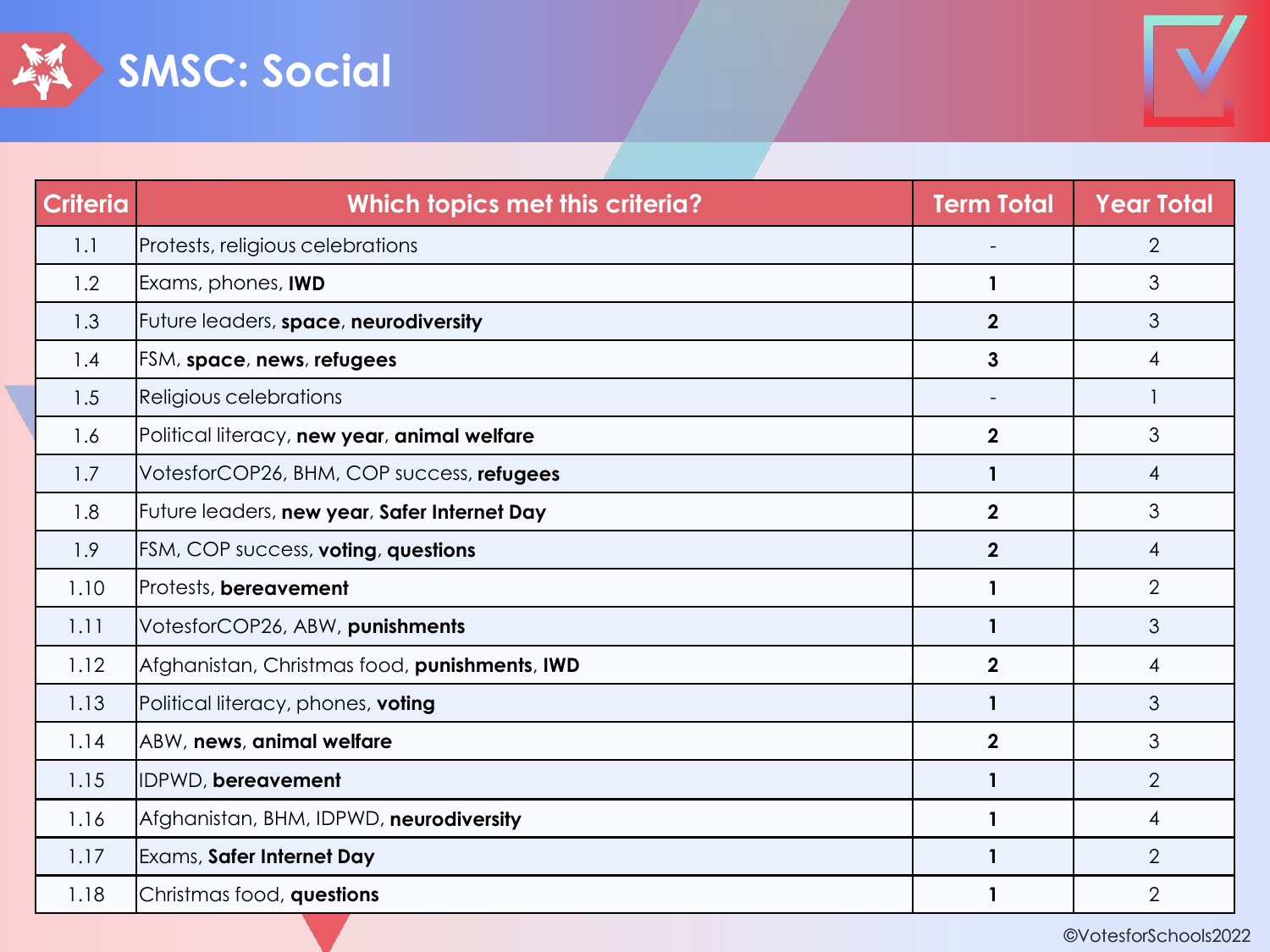



| <b>Criteria</b> | Which topics met this criteria?                             | <b>Term Total</b> | <b>Year Total</b> |
|-----------------|-------------------------------------------------------------|-------------------|-------------------|
| 2.1             | Religious celebrations, Christmas food, space, refugees     | $\mathbf{2}$      | 4                 |
| 2.2             | FSM, new year, animal welfare                               | $\overline{2}$    | 3                 |
| 2.3             | <b>Protests</b>                                             |                   |                   |
| 2.4             | Exams, political literacy, questions                        | 1                 | 3                 |
| 2.5             | Future leaders, phones, bereavement, questions              | $\overline{2}$    | $\overline{4}$    |
| 2.6             | Afghanistan, space, Safer Internet Day, news                | $\mathbf{3}$      | 4                 |
| 2.7             | Exams, religious celebrations, <b>voting</b> , IWD          | $\overline{2}$    | 4                 |
| 2.8             | <b>FSM, IDPWD, IWD</b>                                      | 1                 | 3                 |
| 2.9             | VotesforCOP26, COP success, voting, news                    | $\overline{2}$    | $\overline{4}$    |
| 2.10            | <b>BHM, Christmas food, bereavement</b>                     | 1                 | 3                 |
| 2.11            | Afghanistan, ABW, IDPWD, Safer Internet Day, neurodiversity | $\overline{2}$    | 5                 |
| 2.12            | Protests, punishments                                       | 1                 | $\overline{2}$    |
| 2.13            | ABW, punishments, refugees                                  | $\overline{2}$    | 3                 |
| 2.14            | Phones, animal welfare                                      | 1                 | $\overline{2}$    |
| 2.15            | BHM, political literacy, new year                           | $\mathbf 1$       | 3                 |
| 2.16            | VotesforCOP26, future leaders, COP success, neurodiversity  |                   | 4                 |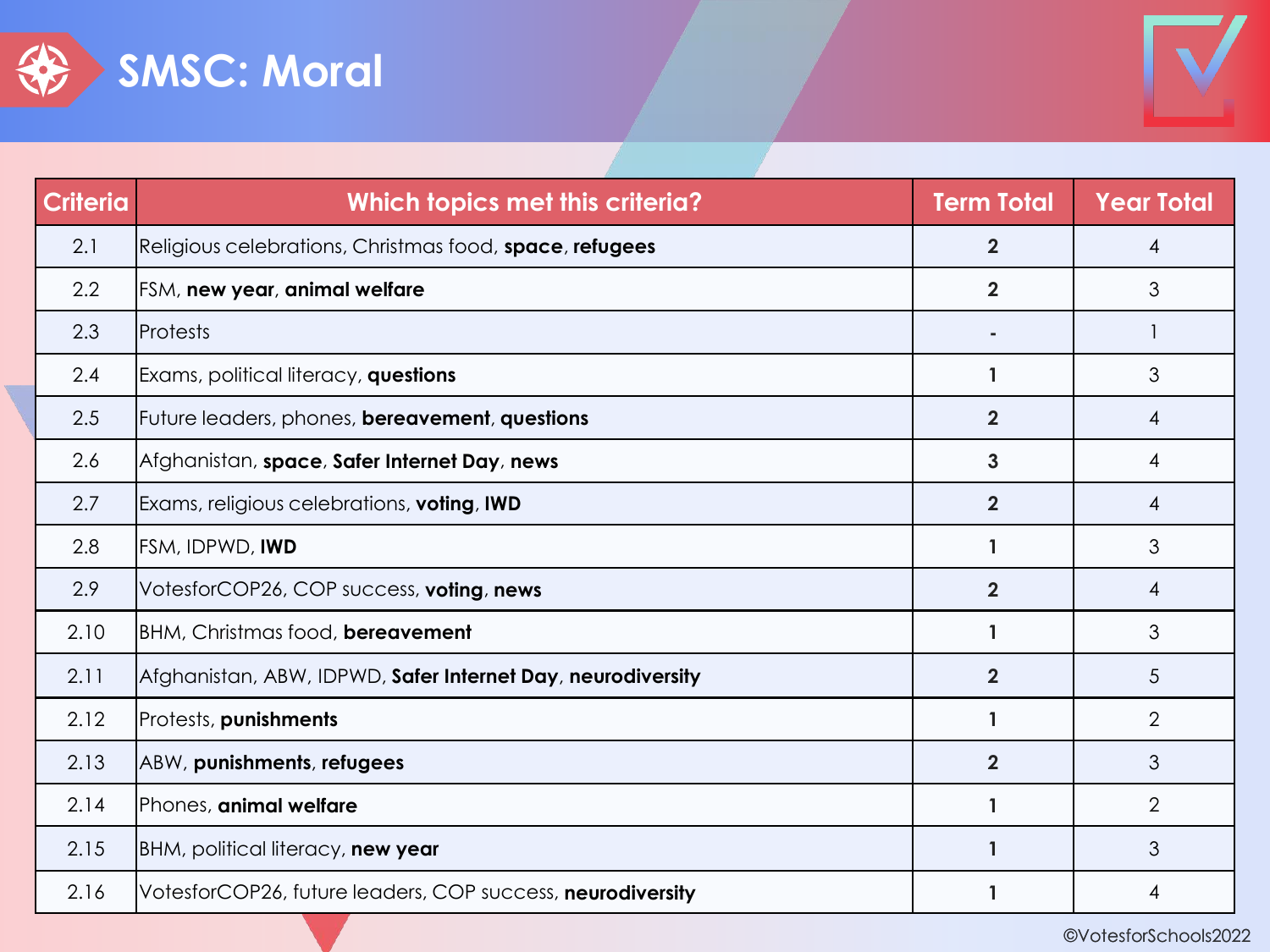



| <b>Criteria</b> | Which topics met this criteria?                | <b>Term Total</b>       | <b>Year Total</b> |
|-----------------|------------------------------------------------|-------------------------|-------------------|
| 3.1             | FSM, religious celebrations                    |                         | $\overline{2}$    |
| 3.2             | BHM, ABW, Christmas food, Safer Internet Day   | 1                       | 4                 |
| 3.3             | BHM, phones, refugees                          | 1                       | 3                 |
| 3.4             | VotesforCOP26, protests, animal welfare        | 1                       | 3                 |
| 3.5             | FSM, bereavement, IWD                          | $\overline{2}$          | 3                 |
| 3.6             | Exams, ABW, Christmas food, Safer Internet Day | $\mathbf 1$             | $\overline{4}$    |
| 3.7             | COP success, bereavement, animal welfare       | $\overline{2}$          | 3                 |
| 3.8             | IDPWD, voting                                  | 1                       | $\overline{2}$    |
| 3.9             | Afghanistan, new year, news                    | $\overline{2}$          | 3                 |
| 3.10            | Punishments                                    |                         |                   |
| 3.11            | Future leaders, space                          | 1                       | $\overline{2}$    |
| 3.12            | Protests, space                                | 1                       | $\overline{2}$    |
| 3.13            | IDPWD, neurodiversity                          | $\mathbf{1}$            | $\overline{2}$    |
| 3.14            | Future leaders, new year                       | 1                       | $\overline{2}$    |
| 3.15            | Political literacy, refugees                   | $\mathbf{1}$            | $\overline{2}$    |
| 3.16            | Political literacy, voting, questions          | $\overline{\mathbf{2}}$ | 3                 |
| 3.17            | VotesforCOP26, punishments, neurodiversity     | $\overline{2}$          | 3                 |
| 3.18            | Religious celebrations, IWD                    | 1                       | $\overline{2}$    |
| 3.19            | Afghanistan, COP success, news                 | 1                       | 3                 |
| 3.20            | Exams, phones, questions                       | 1                       | 3                 |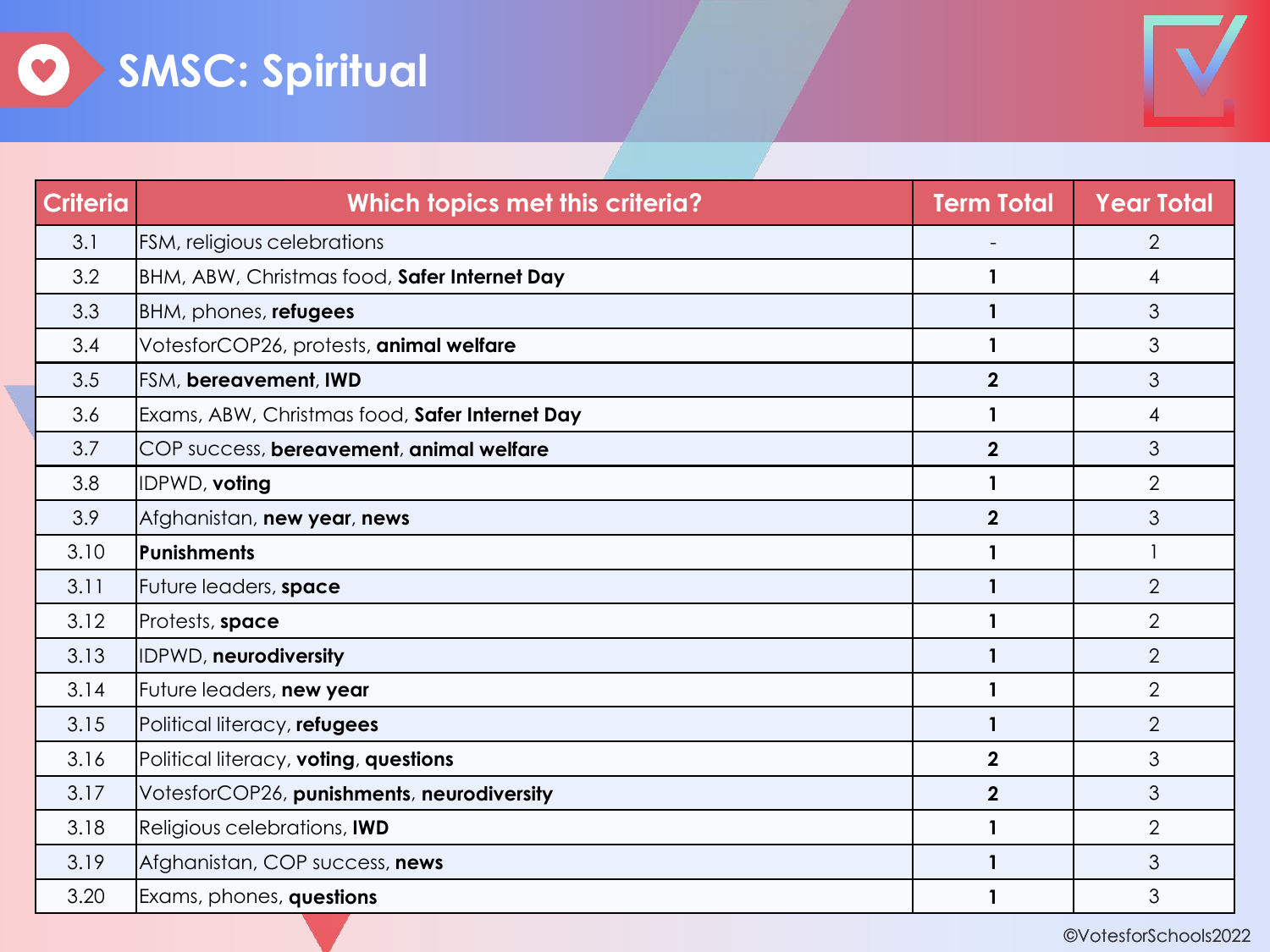



| <b>Criteria</b> | Which topics met this criteria?                               | <b>Term Total</b> | <b>Year Total</b> |
|-----------------|---------------------------------------------------------------|-------------------|-------------------|
| 4.1             | BHM, religious celebrations, Christmas food                   |                   | 3                 |
| 4.2             | Afghanistan, news, neurodiversity                             | $\overline{2}$    | 3                 |
| 4.3             | Afghanistan, COP success, Safer Internet Day, refugees        | $\mathbf{2}$      | 4                 |
| 4.4             | Future leaders, ABW, phones, new year, punishments, questions | 3                 | 6                 |
| 4.5             | Exams, protests, IDPWD, new year, news                        | $\boldsymbol{2}$  | 5                 |
| 4.6             | BHM, religious celebrations, IWD                              | 1                 | 3                 |
| 4.7             | Political literacy, COP success, space, news                  | $\mathbf{2}$      | 4                 |
| 4.8             | VotesforCOP26, bereavement, neurodiversity                    | $\mathbf{2}$      | 3                 |
| 4.9             | Political literacy, voting, animal welfare                    | $\mathbf{2}$      | 3                 |
| 4.10            | FSM, protests, IWD, refugees                                  | $\mathbf{2}$      | 4                 |
| 4.11            | Phones, bereavement                                           | 1                 | $\overline{2}$    |
| 4.12            | Exams, FSM, IDPWD, space, questions, animal welfare           | 3                 | 6                 |
| 4.13            | Future leaders, ABW, Christmas food, Safer Internet Day       | 1                 | 4                 |
| 4.14            | VotesforCOP26, voting, punishments                            | $\mathbf 2$       | 3                 |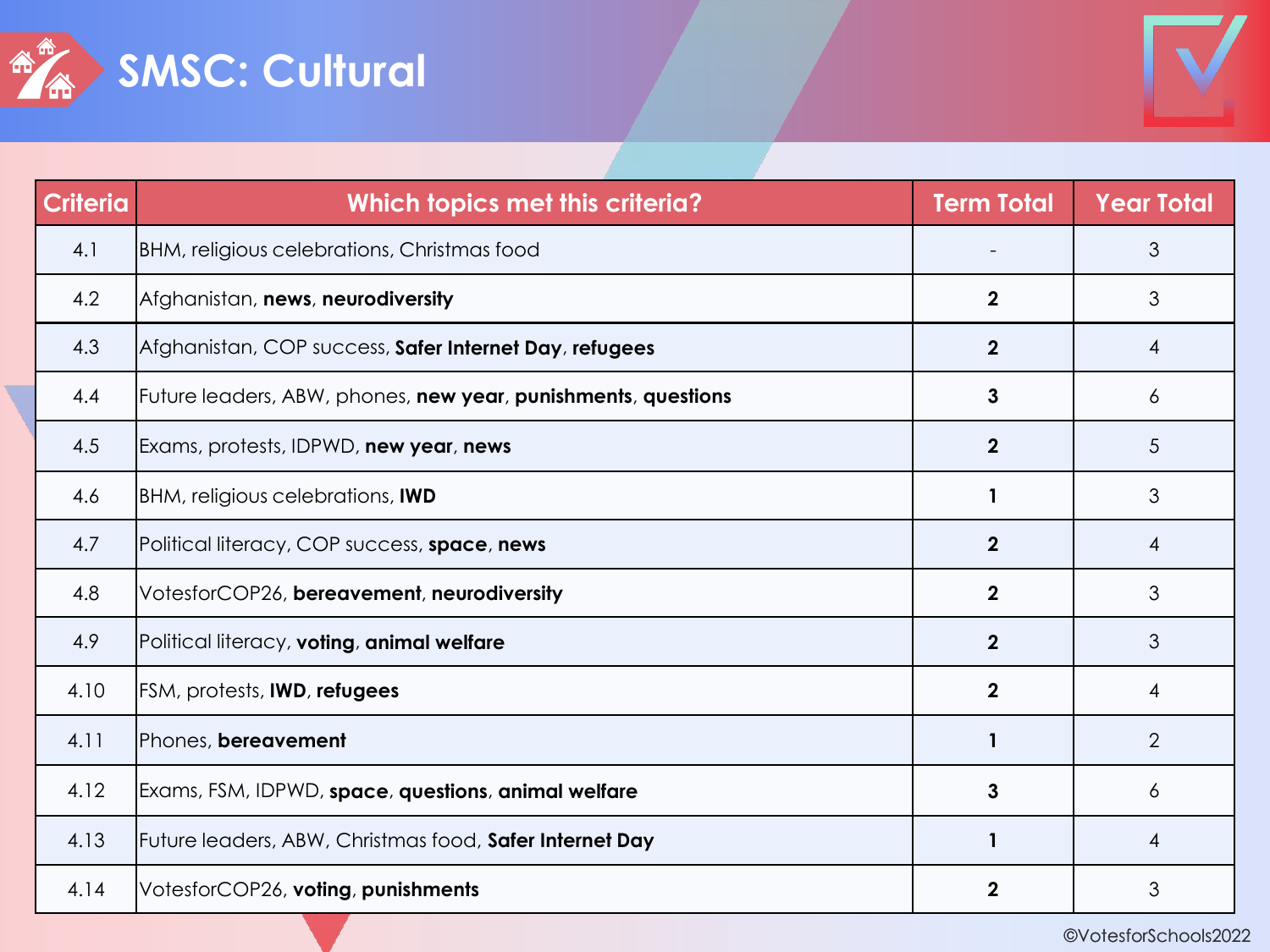



| <b>Criteria</b> | Which topics met this criteria?                                  | <b>Term Total</b> | <b>Year Total</b> |
|-----------------|------------------------------------------------------------------|-------------------|-------------------|
| 5.1             | Exams, COP success, space, punishments                           | $\mathbf{2}$      | 4                 |
| 5.2             | VotesforCOP26                                                    |                   |                   |
| 5.3             | Phones, new year, questions                                      | $\overline{2}$    | 3                 |
| 5.4             | BHM, protests, IDPWD, Safer Internet Day                         | $\mathbf{1}$      | 4                 |
| 5.5             | Afghanistan                                                      |                   |                   |
| 5.6             | FSM, political literacy, voting                                  | 1                 | 3                 |
| 5.7             | <b>Refugees</b>                                                  | $\mathbf{1}$      |                   |
| 5.8             | ABW, neurodiversity                                              | 1                 | $\overline{2}$    |
| 5.9             | Afghanistan, <b>IWD</b> , refugees                               | $\overline{2}$    | 3                 |
| 5.10            | IDPWD, questions                                                 |                   | $\overline{2}$    |
| 5.11            | Future leaders, religious celebrations, new year, news           | $\overline{2}$    | 4                 |
| 5.12            | VotesforCOP26, Christmas food, space, animal welfare             | $\overline{2}$    | 4                 |
| 5.13            | BHM, ABW, bereavement, Safer Internet Day, neurodiversity        | 3                 | 5                 |
| 5.14            | Political literacy, voting                                       | 1                 | $\overline{2}$    |
| 5.15            | FSM, protests, COP success                                       |                   | 3                 |
| 5.16            | Christmas food, punishments, animal welfare                      | $\overline{2}$    | 3                 |
| 5.17            | Future leaders, religious celebrations, <b>bereavement</b> , IWD | $\overline{2}$    | 4                 |
| 5.18            | Exams, phones, <b>news</b>                                       |                   | 3                 |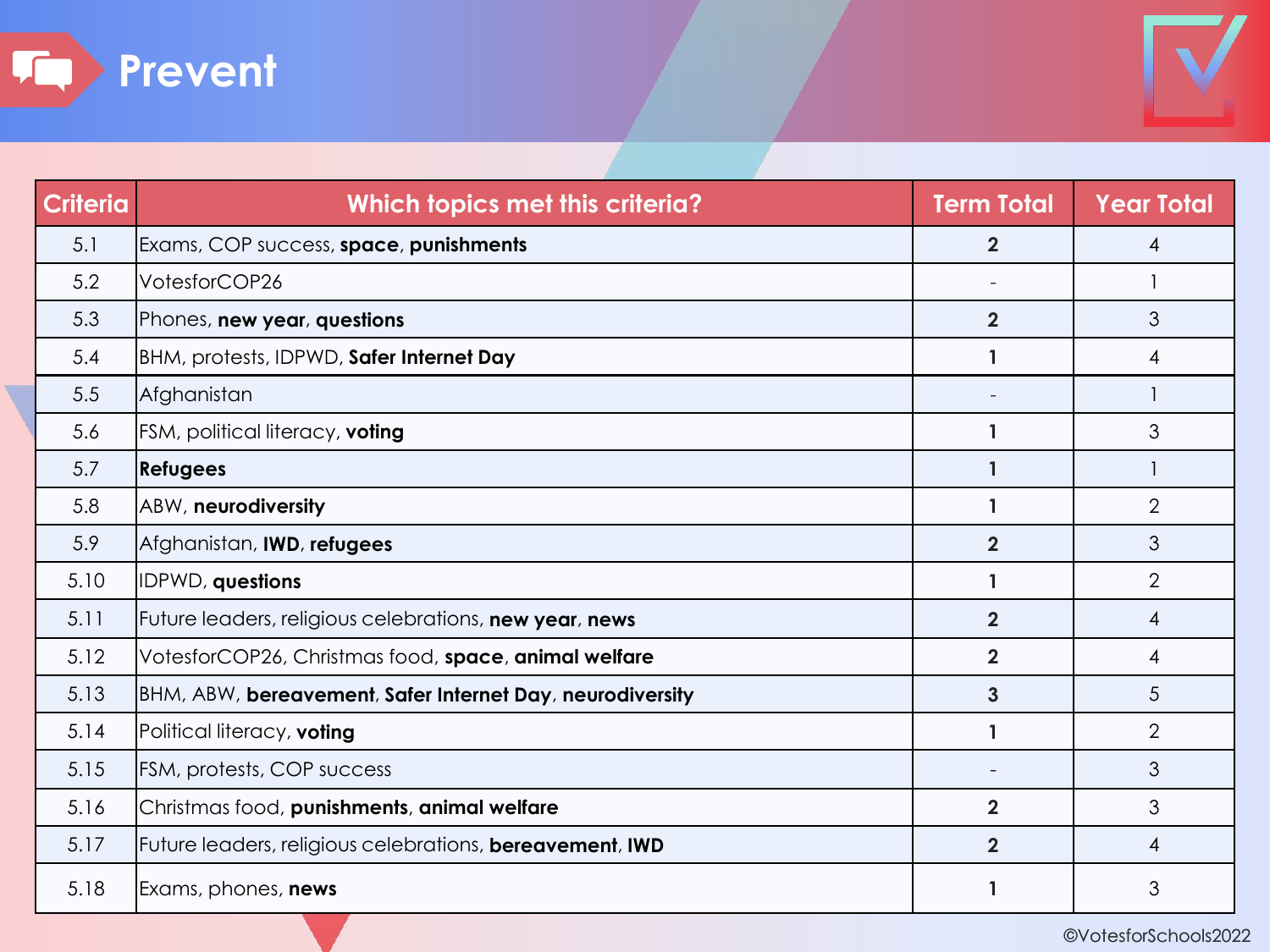



| <b>Criteria</b> | Which topics met this criteria?                                     | <b>Term Total</b>       | <b>Year Total</b> |
|-----------------|---------------------------------------------------------------------|-------------------------|-------------------|
| 6.1             | FSM, voting, refugees                                               | $\overline{2}$          | 3                 |
| 6.2             | IDPWD, punishments                                                  | 1                       | $\overline{2}$    |
| 6.3             | Political literacy, COP success, space, news                        | $\overline{2}$          | $\overline{4}$    |
| 6.4             | Afghanistan                                                         |                         |                   |
| 6.5             | Religious celebrations, Christmas food, bereavement, animal welfare | $\overline{2}$          | $\overline{4}$    |
| 6.6             | BHM, ABW, Safer Internet Day, IWD                                   | $\overline{\mathbf{2}}$ | $\overline{4}$    |
| 6.7             | Protests                                                            |                         |                   |
| 6.8             | Exams, phones, questions, neurodiversity                            | $\overline{2}$          | $\overline{4}$    |
| 6.9             |                                                                     |                         | $\overline{O}$    |
| 6.10            | New year                                                            | 1                       | 1                 |
| 6.11            | VotesforCOP26, future leaders                                       |                         | $\overline{2}$    |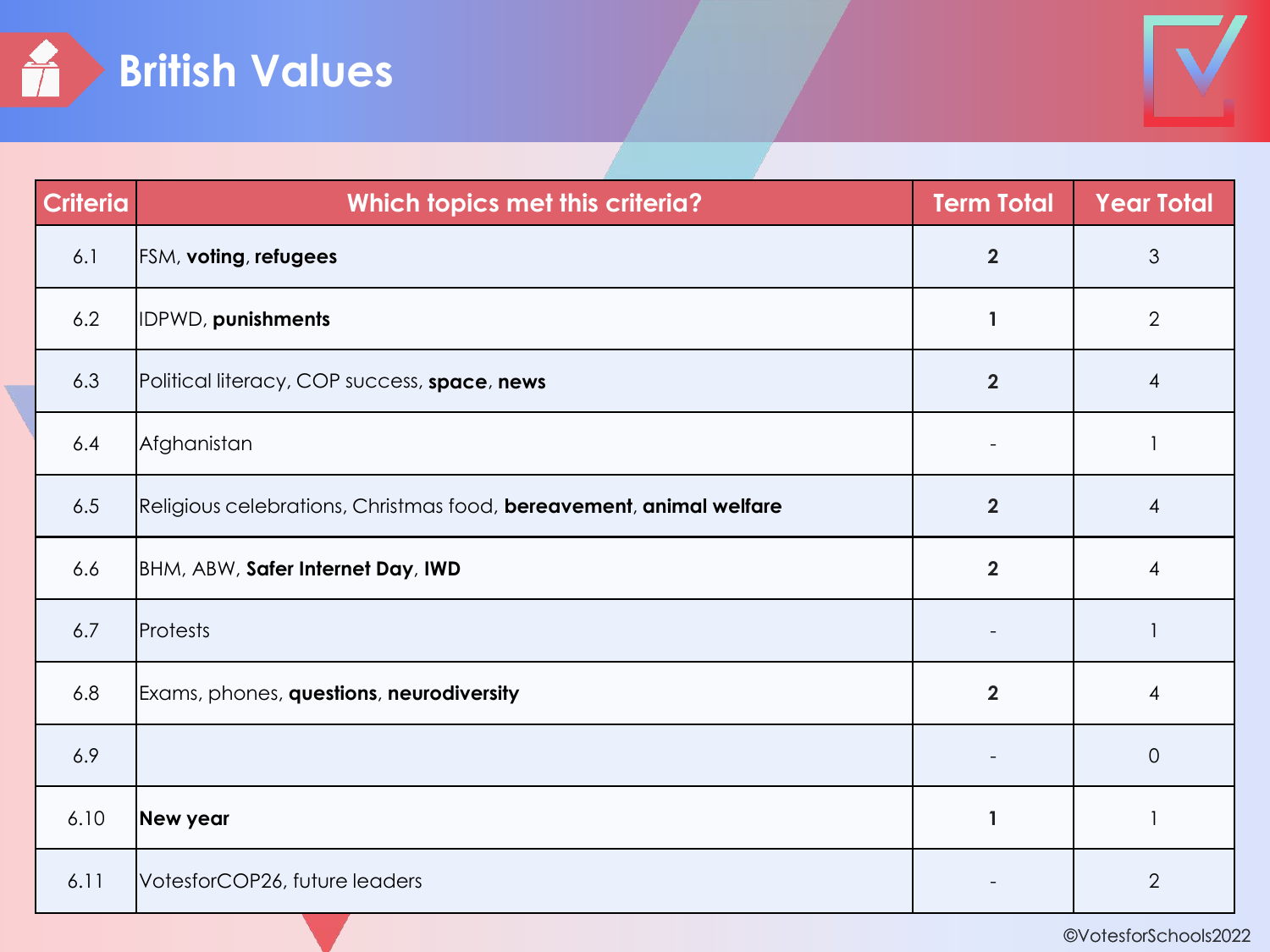

#### **Elsewhere in the curriculum…**





We **map each topic** to an **article from the UN Convention on the Rights of the Child** (UNCRC). You can find these in your **weekly curriculum guides**. Please click the image if you would like a **copy of the document** for your school.

We also map the topics to one of the **Sustainable Development Goals** (SDGs) each week. The purpose of this is to **show the relevance of our resources to global learning** and our desire to **ensure voters become active citizens**. Click the image below to **find out more** about the SDGs.



# SUSTAINABLE GEALS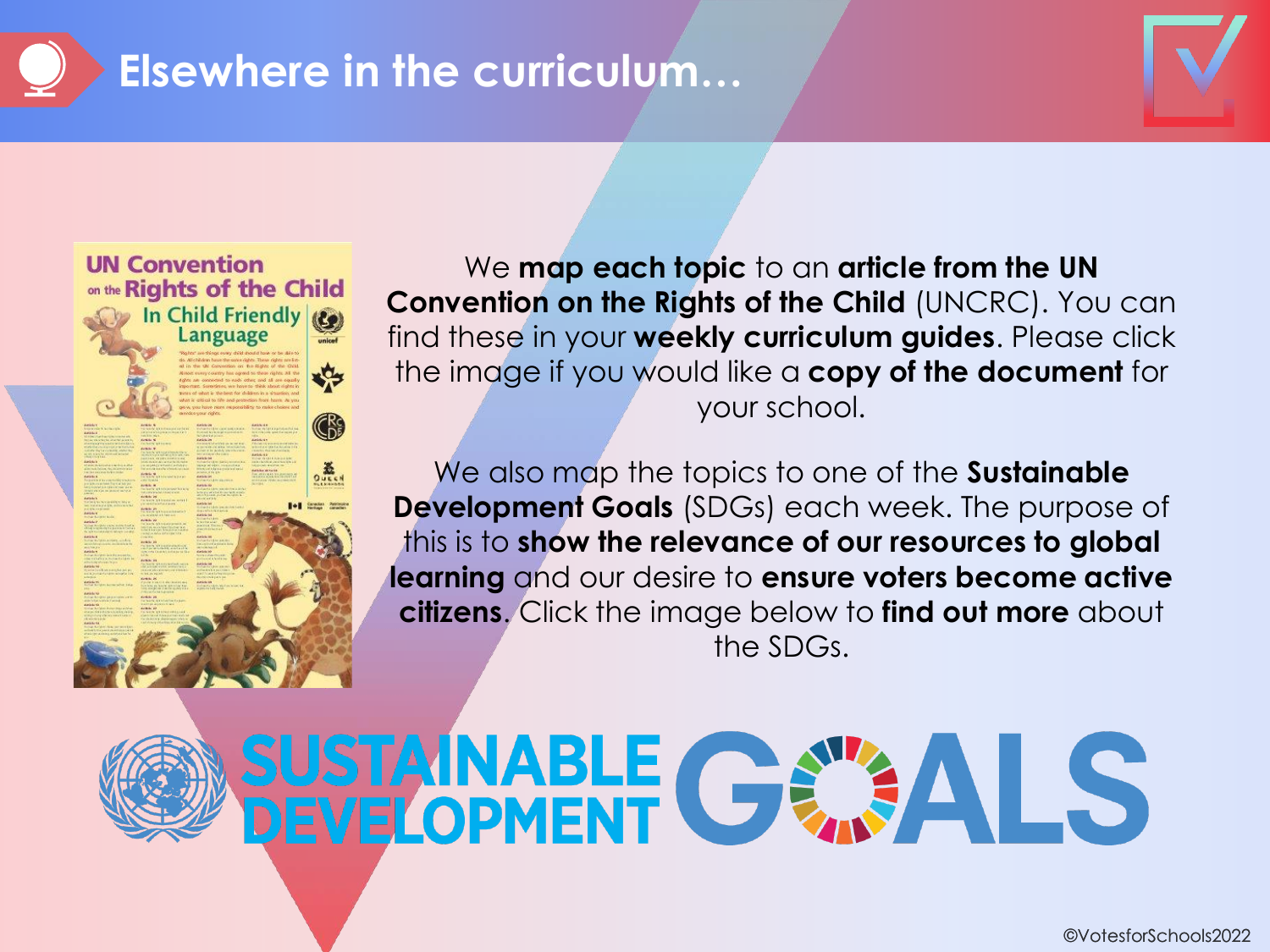

*The table below outlines which of our 9 Key Themes were met by each topic. See the Appendix (slide 19) for more information on these themes.*

| <b>VoteTopic Title</b>                                                                                                     | <b>Theme</b>                         |
|----------------------------------------------------------------------------------------------------------------------------|--------------------------------------|
| Is January the best time to try new things?                                                                                | <b>Culture, media &amp; the arts</b> |
| Would you go on holiday to space? (KS1)   Is space tourism a good idea? (KS2)                                              | <b>Science &amp; technology</b>      |
| Is loss too hard to talk about? (KS1)   Should all children learn about coping with loss &<br>bereavement at school? (KS2) | <b>Health &amp; wellbeing</b>        |
| Do you know why we vote? (KS1)   Should voting be made easier? (KS2)                                                       | <b>Global issues &amp; politics</b>  |
| Do punishments work?                                                                                                       | Crime, justice & extremism           |
| Is the internet bad for friendships? (KS1)   Is the internet bad for relationships?                                        | Science & technology                 |
| Should a question be easy to answer?                                                                                       | <b>Economy, jobs &amp; education</b> |
| Should children keep up with the news? $(KS1)$   Is it useful to keep up with the news? $(KS2)$                            | <b>Global issues &amp; politics</b>  |
| Do films show good role models for girls? (KS1)   Have recent films challenged stereotypes of<br>women & girls? (KS2)      | <b>Equalities &amp; identity</b>     |
| Does everyone learn differently? (KS1)   Are labels helpful for neurodiversity? (KS2)                                      | <b>Science &amp; technology</b>      |
| Are we kind enough to animals? (KS1)   Should all animals be treated the same? (KS2)                                       | <b>Science &amp; technology</b>      |
| Should the UK do more to help refugees? (KS1)   Should the Homes for Ukraine programme help<br>  more refugees? (KS2)      | <b>Global issues &amp; politics</b>  |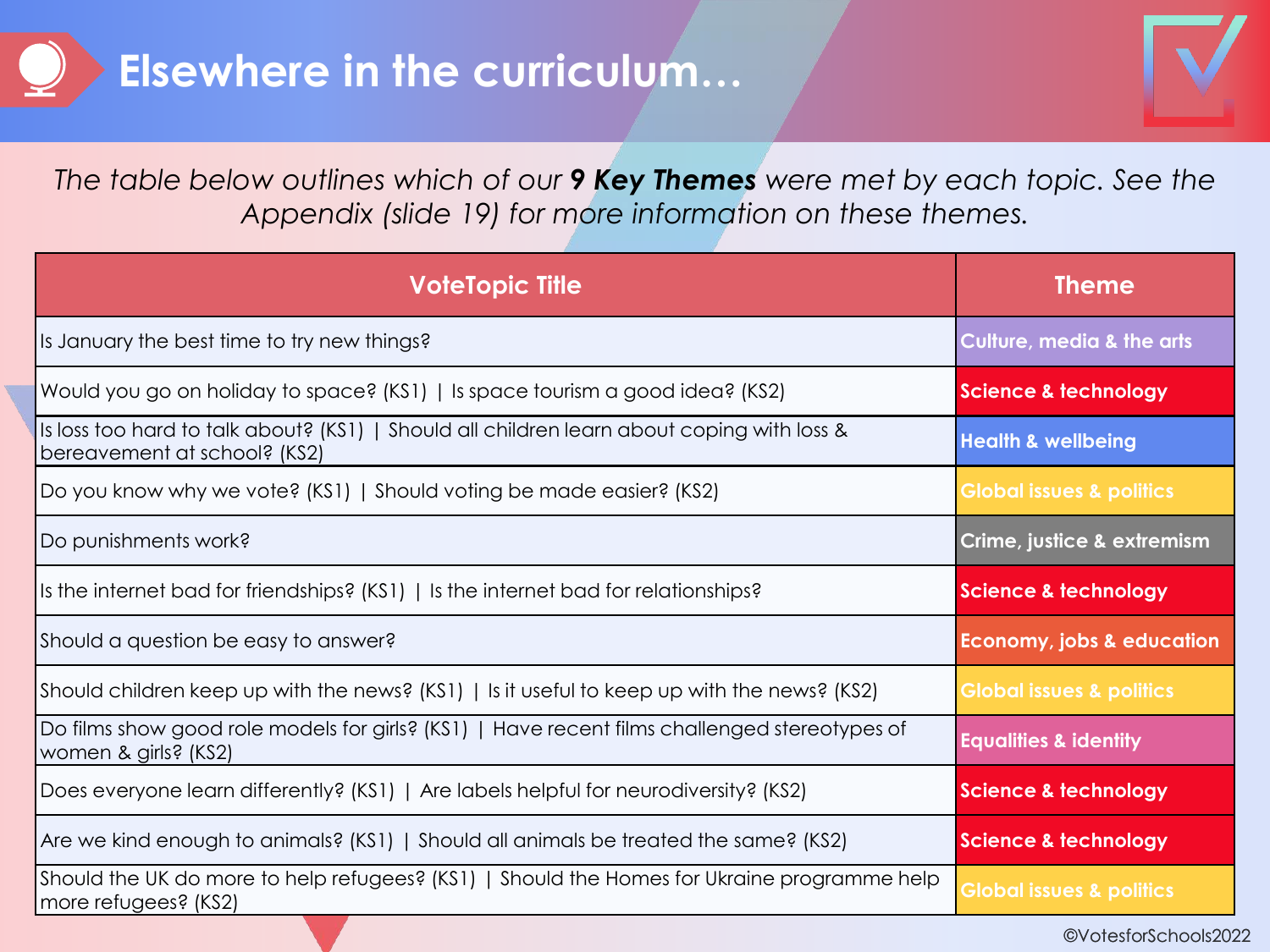

| 1.1  | Voters have the opportunity to be reflective about their own beliefs<br>(religious or otherwise)                    | Spiritual: Personal values &<br>beliefs                      | SMSC - Ofsted<br>2014        |
|------|---------------------------------------------------------------------------------------------------------------------|--------------------------------------------------------------|------------------------------|
| 1.2  | Voters use personal experiences to reflect on their lives                                                           | Spiritual: Personal values &<br>beliefs                      | <b>SMSC</b> - Ofsted<br>2014 |
| 1.3  | Voters demonstrate defence in their aims, values, principles & beliefs                                              | <b>Spiritual: Personal values &amp;</b><br>beliefs           | SMSC - Ofsted<br>2004        |
| 1.4  | Voters can be holistic in their approach to discussing topics                                                       | Spiritual: Personal values &<br>beliefs                      | SMSC - Ofsted<br>2004        |
| 1.5  | Schools support voters with their religious beliefs in a personalised way                                           | <b>Spiritual: Personal values &amp;</b><br>beliefs           | SMSC - Ofsted<br>2004        |
| 1.6  | Schools facilitate discussions to support reflection                                                                | <b>Spiritual: Personal values &amp;</b><br>beliefs           | SMSC - Ofsted<br>2004        |
| 1.7  | Voters learn about themselves, others & the world around them                                                       | <b>Spiritual:</b> Experiencing<br>wonder & fascination       | SMSC - Ofsted<br>2014        |
| 1.8  | Voters develop an appreciation of the intangible (e.g. love, ambiguity)                                             | Spiritual: Experiencing<br>wonder & fascination              | SMSC - Ofsted<br>2004        |
| 1.9  | Schools allow voters to ask questions: why? How? Who? Where? What?                                                  | Spiritual: Experiencing<br>wonder & fascination              | SMSC - Ofsted<br>2004        |
| 1.10 | Voters show interest and respect for others' faiths, feelings and beliefs                                           | <b>Spiritual: Understanding</b><br>human feelings & emotions | SMSC - Ofsted<br>2014        |
| 1.11 | Voters develop empathy, compassion & concern with others                                                            | <b>Spiritual: Understanding</b><br>human feelings & emotions | SMSC - Ofsted<br>2004        |
| 1.12 | Voters challenge the barriers & constraints to the human spirit (e.g.<br>injustice, greed, poverty, discrimination) | <b>Spiritual: Understanding</b><br>human feelings & emotions | SMSC - Ofsted<br>2004        |
| 1.13 | Voters develop a respect for insight as well as for knowledge & reason                                              | <b>Spiritual: Understanding</b><br>human feelings & emotions | SMSC - Ofsted<br>2004        |
| 1.14 | Voters develop an understanding of feelings & emotions and the<br>impact of them                                    | <b>Spiritual: Understanding</b><br>human feelings & emotions | SMSC - Ofsted<br>2004        |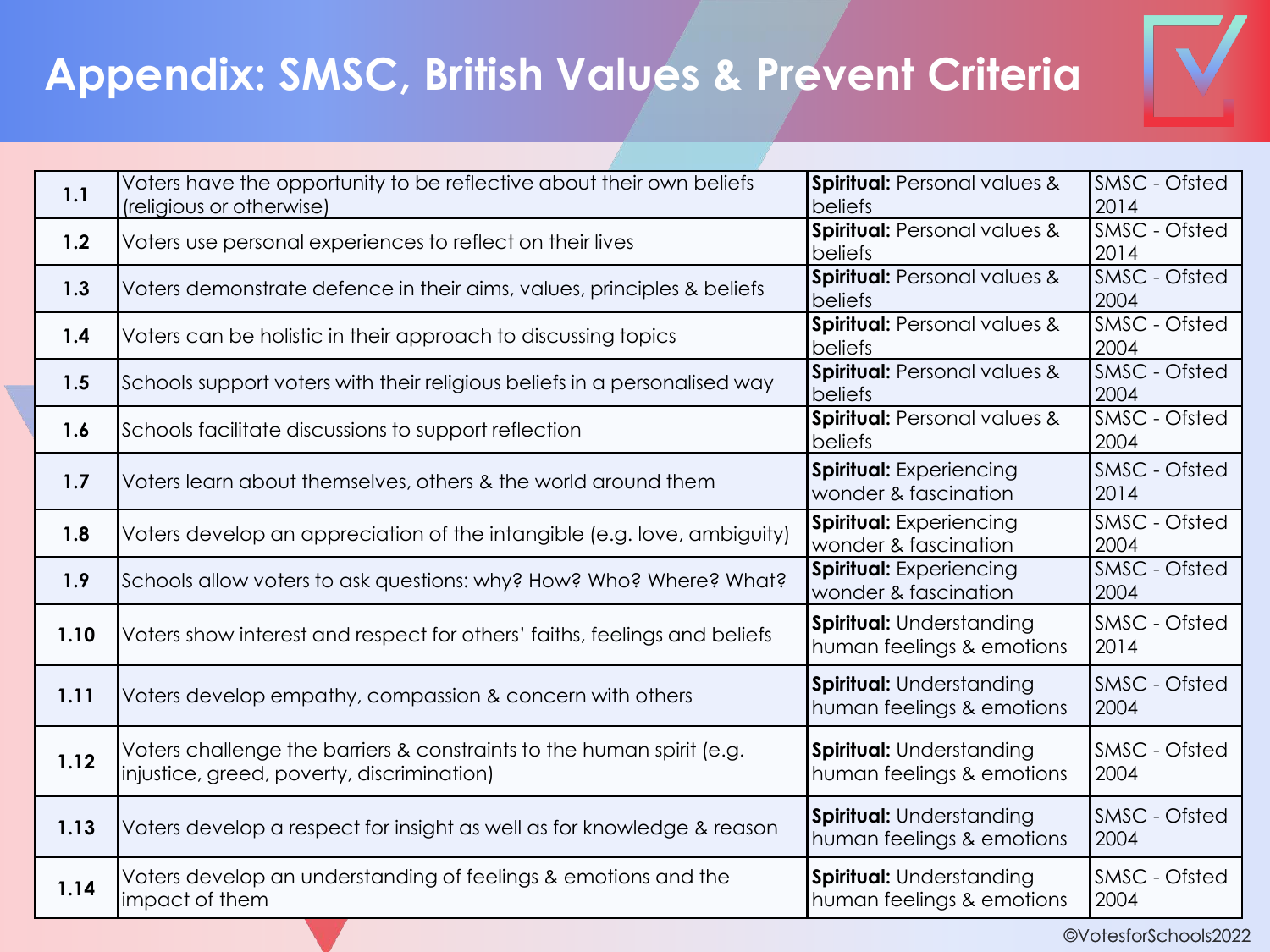

| 1.15 | Schools allow opportunities for voters to understand human feelings       | <b>Spiritual: Understanding</b>                         | SMSC - Ofsted                |
|------|---------------------------------------------------------------------------|---------------------------------------------------------|------------------------------|
|      | and how these affect us                                                   | human feelings & emotions                               | 2004                         |
| 1.16 | Schools develop a culture where voters can flourish, grow and             | <b>Spiritual: Understanding</b>                         | SMSC - Ofsted                |
|      | respect others                                                            | human feelings & emotions                               | 2004                         |
| 1.16 | Schools accommodate difference and respect the integrity of               | <b>Spiritual: Understanding</b>                         | SMSC - Ofsted                |
|      | individuals                                                               | human feelings & emotions                               | 2004                         |
| 1.17 | Voters are encouraged to think and use their imaginations & sense of      | <b>Spiritual:</b> Using imagination &                   | SMSC - Ofsted                |
|      | creativity                                                                | creativity                                              | 2014                         |
| 1.18 | Staff value voters' questions and give them space for their own           | <b>Spiritual:</b> Using imagination &                   | <b>SMSC</b> - Ofsted         |
|      | thoughts, ideas & concerns                                                | creativity                                              | 2004                         |
|      |                                                                           |                                                         |                              |
| 2.1  | Voters are interested in investigating and adding their own views on      | <b>Moral:</b> Developing &                              | SMSC - Ofsted                |
|      | moral & ethical issues                                                    | expressing personal views                               | 2014                         |
| 2.2  | Voters are able to express their views on ethical & personal issues       | <b>Moral:</b> Developing &<br>expressing personal views | SMSC - Ofsted<br>2004        |
| 2.3  | Voters are committed to their own values even if others think they are    | <b>Moral:</b> Developing &                              | SMSC - Ofsted                |
|      | wrong                                                                     | expressing personal views                               | 2004                         |
| 2.4  | Voters enjoy discovering their own and others' views on different topics  | <b>Moral:</b> Developing &<br>expressing personal views | <b>SMSC - Ofsted</b><br>2004 |
| 2.5  | Voters can adapt their values in light of experiences                     | <b>Moral:</b> Developing &<br>expressing personal views | <b>SMSC - Ofsted</b><br>2004 |
| 2.6  | Schools create platforms for voters which are safe for them to explore    | <b>Moral:</b> Developing &                              | SMSC - Ofsted                |
|      | their views and practice moral decision-making                            | expressing personal views                               | 2004                         |
| 2.7  | Voters are interested in investigating others' viewpoints and are able to | <b>Moral:</b> Investigating moral &                     | SMSC - Ofsted                |
|      | understand others may hold different views on these issues                | ethical issues                                          | 2014                         |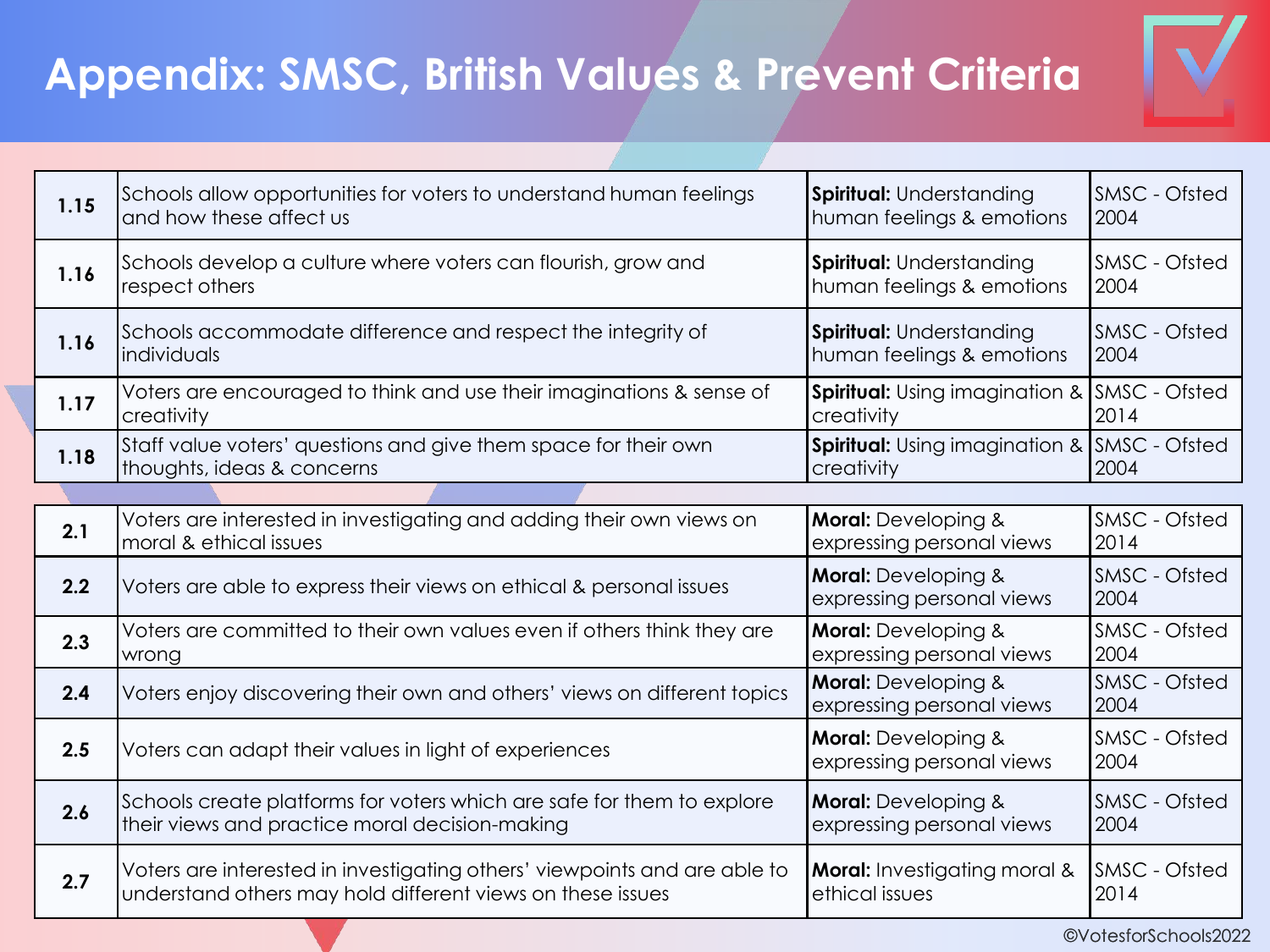

| 2.8  | Schools use learning to prevent discrimination                                                      | <b>Moral:</b> Investigating moral &   | <b>SMSC</b> - Ofsted |
|------|-----------------------------------------------------------------------------------------------------|---------------------------------------|----------------------|
|      |                                                                                                     | ethical issues                        | 2004                 |
| 2.9  | Schools give opportunities to explore rights & responsibilities, truth,                             | Moral: Investigating moral &          | SMSC - Ofsted        |
|      | justice, equality and right & wrong                                                                 | ethical issues                        | 2004                 |
| 2.10 | Voters respect there are different cultures in society and within their                             | Moral: Investigating moral &          | SMSC - Ofsted        |
|      | school                                                                                              | ethical issues                        | 2004                 |
| 2.11 | Schools model fairness, integrity, respect for people, voters' welfare,                             | <b>Moral:</b> Moral codes &           | SMSC - Ofsted        |
|      | minority groups and resolution of conflict                                                          | models of moral virtue                | 2014                 |
| 2.12 | Voters know right from wrong and apply this, respecting civil &                                     | <b>Moral: Recognising right &amp;</b> | SMSC - Ofsted        |
|      | criminal law                                                                                        | wrong and apply                       | 2014                 |
| 2.13 | Voters know right from wrong based on their own moral code & other                                  | <b>Moral:</b> Recognising right &     | SMSC - Ofsted        |
|      | cultures                                                                                            | wrong and apply                       | 2004                 |
|      |                                                                                                     | <b>Moral:</b> Recognising right &     | SMSC - Ofsted        |
| 2.14 | Voters make reasoned & responsible judgements on moral dilemmas                                     | wrong and apply                       | 2004                 |
|      | Voters understand the consequences both positive & negative of their                                | <b>Moral:</b> Understanding           | SMSC - Ofsted        |
| 2.15 | actions (cause and effect)                                                                          | consequences of actions               | 2014                 |
|      |                                                                                                     | <b>Moral:</b> Understanding           | SMSC - Ofsted        |
| 2.16 | Schools encourage voters to take responsibility (e.g. taking care of their<br>environment, respect) | consequences of actions               | 2004                 |
|      |                                                                                                     |                                       |                      |
|      | Voters use a range of social skills in different contexts including                                 |                                       |                      |
| 3.1  | working alongside those from differing religions & socio-economic                                   | <b>Social:</b> Developing qualities   | <b>SMSC</b> - Ofsted |
|      | backgrounds                                                                                         | & social skills                       | 2014                 |
|      | Voters are given the chance to adjust their behaviour to a range of                                 | <b>Social:</b> Developing qualities   | <b>SMSC</b> - Ofsted |
| 3.2  | social contexts demonstrating sensitivity                                                           | & social skills                       | 2004                 |
|      |                                                                                                     |                                       |                      |
| 3.3  | Voters reflect on their own contribution to school & their communities                              | <b>Social:</b> Developing qualities   | SMSC - Ofsted        |
|      |                                                                                                     | & social skills                       | 2004                 |
|      | Voters show respect for people, living things, property & their                                     | <b>Social:</b> Developing qualities   | <b>SMSC - Ofsted</b> |
| 3.4  | environment                                                                                         | & social skills                       | 2004                 |
|      |                                                                                                     |                                       |                      |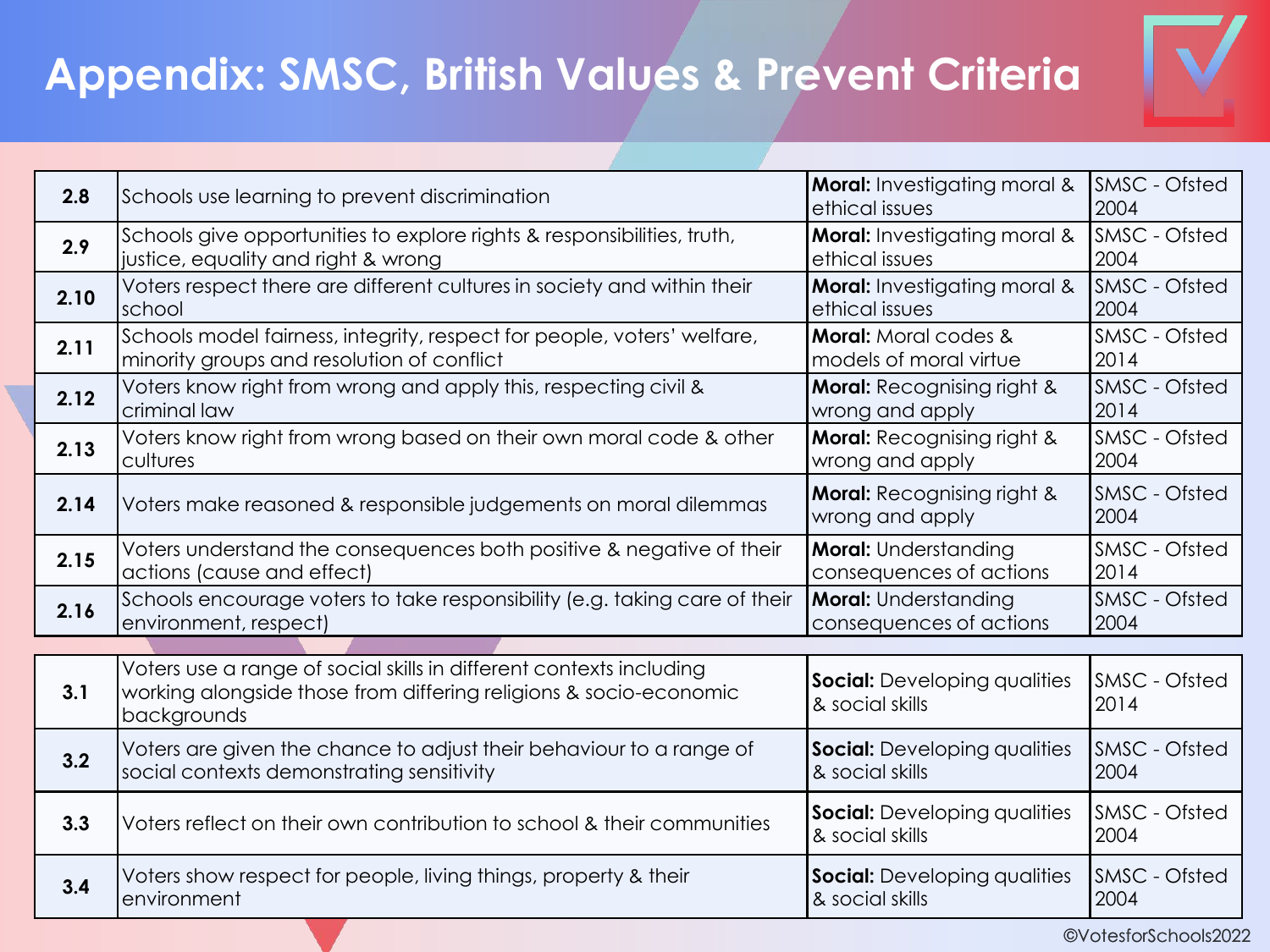

| 3.5  | Schools encourage voters to recognise and respect social differences                                                                                                      | <b>Social:</b> Developing qualities                      | <b>SMSC</b> - Ofsted         |
|------|---------------------------------------------------------------------------------------------------------------------------------------------------------------------------|----------------------------------------------------------|------------------------------|
|      | & similarities                                                                                                                                                            | & social skills                                          | 2004                         |
| 3.6  | Schools help voters develop their personal qualities such as                                                                                                              | <b>Social:</b> Developing qualities                      | <b>SMSC</b> - Ofsted         |
|      | thoughtfulness, respect for difference, moral principles                                                                                                                  | & social skills                                          | 2004                         |
| 3.7  | Schools provide a platform for understanding and debating social                                                                                                          | <b>Social:</b> Developing qualities                      | <b>SMSC</b> - Ofsted         |
|      | issues                                                                                                                                                                    | & social skills                                          | 2004                         |
| 3.8  | Schools provide opportunities for voters to engage in a democratic                                                                                                        | <b>Social:</b> Developing qualities                      | <b>SMSC</b> - Ofsted         |
|      | process and participate in community life                                                                                                                                 | & social skills                                          | 2004                         |
| 3.9  | Schools provide appropriate links to the wider world & the community                                                                                                      | <b>Social:</b> Developing qualities<br>& social skills   | <b>SMSC</b> - Ofsted<br>2004 |
| 3.10 | Voters co-operate well and are able to resolve their conflicts                                                                                                            | <b>Social: Participating &amp;</b><br>resolving conflict | SMSC - Ofsted<br>2014        |
| 3.11 | Voters work well together as members of groups or teams; they relate                                                                                                      | <b>Social: Participating &amp;</b>                       | SMSC - Ofsted                |
|      | well to each other                                                                                                                                                        | resolving conflict                                       | 2004                         |
| 3.12 | Voters are given the platform to challenge appropriately the views of a                                                                                                   | <b>Social: Participating &amp;</b>                       | SMSC - Ofsted                |
|      | group or the wider community                                                                                                                                              | resolving conflict                                       | 2004                         |
| 3.13 | Voters resolve conflicts and counter forces which militate against                                                                                                        | <b>Social: Participating &amp;</b>                       | SMSC - Ofsted                |
|      | inclusion & unity                                                                                                                                                         | resolving conflict                                       | 2004                         |
| 3.14 | Schools provide voters with the chance to exercise leadership &                                                                                                           | <b>Social: Participating &amp;</b>                       | SMSC - Ofsted                |
|      | responsibility                                                                                                                                                            | resolving conflict                                       | 2004                         |
| 3.15 | Voters engage with and accept the values of democracy, the rule of<br>law, individual liberty, and mutual respect & tolerance of those with<br>differing beliefs & faiths | Social: Understanding how<br>communities function        | SMSC - Ofsted<br>2014        |
| 3.16 | Voters develop skills & attitudes that will allow them to participate                                                                                                     | <b>Social:</b> Understanding how                         | <b>SMSC</b> - Ofsted         |
|      | fully in democracy and contribute to society                                                                                                                              | communities function                                     | 2014                         |
| 3.17 | Voters appreciate the rights & responsibilities of individuals within the                                                                                                 | <b>Social:</b> Understanding how                         | <b>SMSC</b> - Ofsted         |
|      | wider setting                                                                                                                                                             | communities function                                     | 2004                         |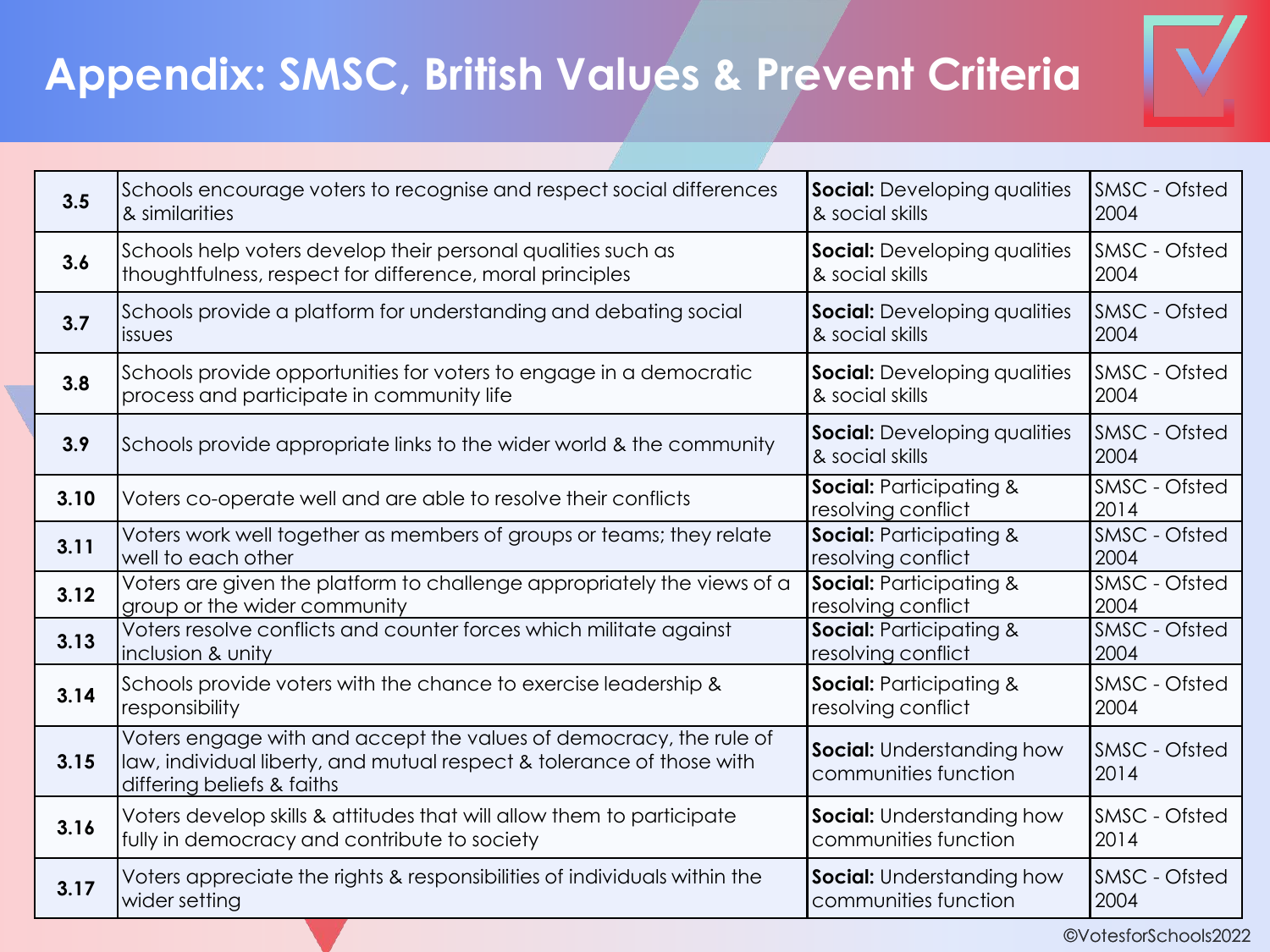

| 3.18 | Voters understand how society functions and is organised                                                                                                     | <b>Social:</b> Understanding how<br>communities function     | SMSC - Ofsted<br>2004        |
|------|--------------------------------------------------------------------------------------------------------------------------------------------------------------|--------------------------------------------------------------|------------------------------|
| 3.19 | Voters understand the notion of interdependence in a complex society                                                                                         | <b>Social:</b> Understanding how<br>communities function     | SMSC - Ofsted<br>2004        |
| 3.20 | Schools identify key values & principles on which school & community                                                                                         | <b>Social:</b> Understanding how                             | SMSC - Ofsted                |
|      | life is based                                                                                                                                                | communities function                                         | 2004                         |
|      |                                                                                                                                                              |                                                              |                              |
| 4.1  | Voters explore and show understanding and respect for different faiths                                                                                       | <b>Cultural: Understanding &amp;</b>                         | SMSC - Ofsted                |
|      | & cultural diversity                                                                                                                                         | respecting diversity                                         | 2014                         |
| 4.2  | Voters are given the platform to demonstrate their tolerance &                                                                                               | <b>Cultural: Understanding &amp;</b>                         | SMSC - Ofsted                |
|      | positive attitude to local, national & international communities                                                                                             | respecting diversity                                         | 2014                         |
| 4.3  | Voters develop an ability to appreciate different cultures and<br>demonstrate dignity & respect to others' views; they challenge<br>discriminatory behaviour | <b>Cultural: Understanding &amp;</b><br>respecting diversity | <b>SMSC</b> - Ofsted<br>2004 |
| 4.4  | Voters develop an openness to new ideas and are willing to change                                                                                            | <b>Cultural: Understanding &amp;</b>                         | SMSC - Ofsted                |
|      | their views in light of new experiences                                                                                                                      | respecting diversity                                         | 2004                         |
| 4.5  | Voters are given the opportunity to engage positively in cultural                                                                                            | <b>Cultural: Participating &amp;</b>                         | SMSC - Ofsted                |
|      | debates & opportunities                                                                                                                                      | responding to culture                                        | 2004                         |
| 4.6  | Voters develop personal enrichment through encounter with cultural                                                                                           | <b>Cultural: Understanding &amp;</b>                         | SMSC - Ofsted                |
|      | media & traditions from a range of cultures                                                                                                                  | respecting diversity                                         | 2004                         |
| 4.7  | Schools provide opportunities for voters to engage in cultural events                                                                                        | <b>Cultural: Understanding &amp;</b>                         | SMSC - Ofsted                |
|      | and to reflect on their significance                                                                                                                         | respecting diversity                                         | 2004                         |
| 4.8  | Schools develop partnerships with outside agencies to extend voters'                                                                                         | <b>Cultural: Understanding &amp;</b>                         | SMSC - Ofsted                |
|      | cultural awareness                                                                                                                                           | respecting diversity                                         | 2004                         |
| 4.9  | Voters know about Britain's democratic parliamentary system and how                                                                                          | <b>Cultural:</b> Preparing for life in                       | SMSC - Ofsted                |
|      | it shapes our history & values                                                                                                                               | modern Britain                                               | 2014                         |
| 4.10 | Voters understand how beneficial it is to appreciate a range of different                                                                                    | <b>Cultural: Understanding &amp;</b>                         | SMSC - Ofsted                |
|      | cultures and that this is preparation for them as part of a modern Britain                                                                                   | respecting diversity                                         | 2014                         |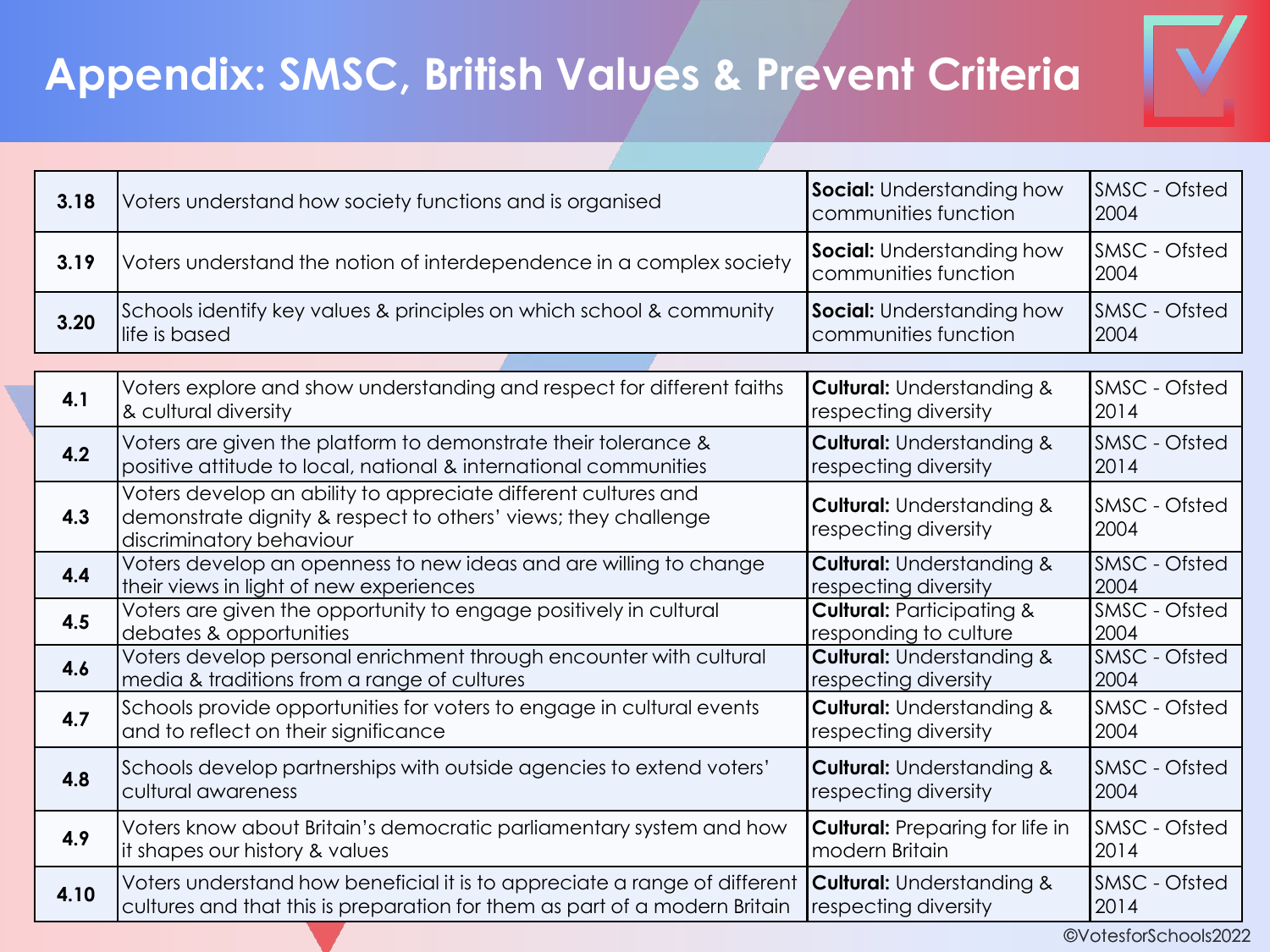

| 4.11 | Voters are given opportunities to understand how a wide range of<br>cultural influences have shaped their own heritage | <b>Cultural: Understanding &amp;</b><br>appreciating influences | SMSC - Ofsted<br>2014 |
|------|------------------------------------------------------------------------------------------------------------------------|-----------------------------------------------------------------|-----------------------|
| 4.12 | Voters develop an ability to challenge their own cultural assumptions &<br>values                                      | <b>Cultural: Understanding &amp;</b><br>respecting diversity    | SMSC - Ofsted<br>2014 |
| 4.13 | Voters can identify the cultural influences that have helped shape their<br>own heritage & behaviours                  | <b>Cultural: Understanding &amp;</b><br>respecting diversity    | SMSC - Ofsted<br>2014 |
| 4.14 | Schools audit the quality & nature of opportunities for voters to<br>extend their cultural development                 | <b>Cultural: Understanding &amp;</b><br>respecting diversity    | SMSC - Ofsted<br>2014 |
|      |                                                                                                                        |                                                                 |                       |
| 5.1  | Schools provide a safe place to discuss and debate topical &<br>controversial issues affecting young people            | Prevent Strategy: HM Government (2007-<br>present)              |                       |
| 5.2  | Voters can influence and participate in decision-making on issues<br>affecting them in their society                   | Prevent Strategy: HM Government (2007-<br>present)              |                       |
| 5.3  | Voters can participate in decision-making within their own school<br>environment                                       | Prevent Strategy: HM Government (2007-<br>present)              |                       |
| 5.4  | Voters can express their views and appreciate the impact their views<br>can have on others                             | Prevent Strategy: HM Government (2007-<br>present)              |                       |
| 5.5  | Voters can discuss terrorism and the wider use of violence in a<br>considered & informed way                           | Prevent Strategy: HM Government (2007-<br>present)              |                       |
| 5.6  | Schools can facilitate understanding of wider societal issues and how<br>we can exercise democracy to influence change | Prevent Strategy: HM Government (2007-<br>present)              |                       |
| 5.7  | Voters should be given the platform to challenge Islamophobia, anti-<br>Semitism & other prejudices                    | Prevent Strategy: HM Government (2007-<br>present)              |                       |
| 5.8  | Voters should use safe-to-learn anti-bullying strategies to minimise hate-<br>& prejudice-based bullying               | Prevent Strategy: HM Government (2007-<br>present)              |                       |
| 5.9  | Voters should know how to challenge extremist narratives and promote<br>universal rights                               | Prevent Strategy: HM Government (2007-<br>present)              |                       |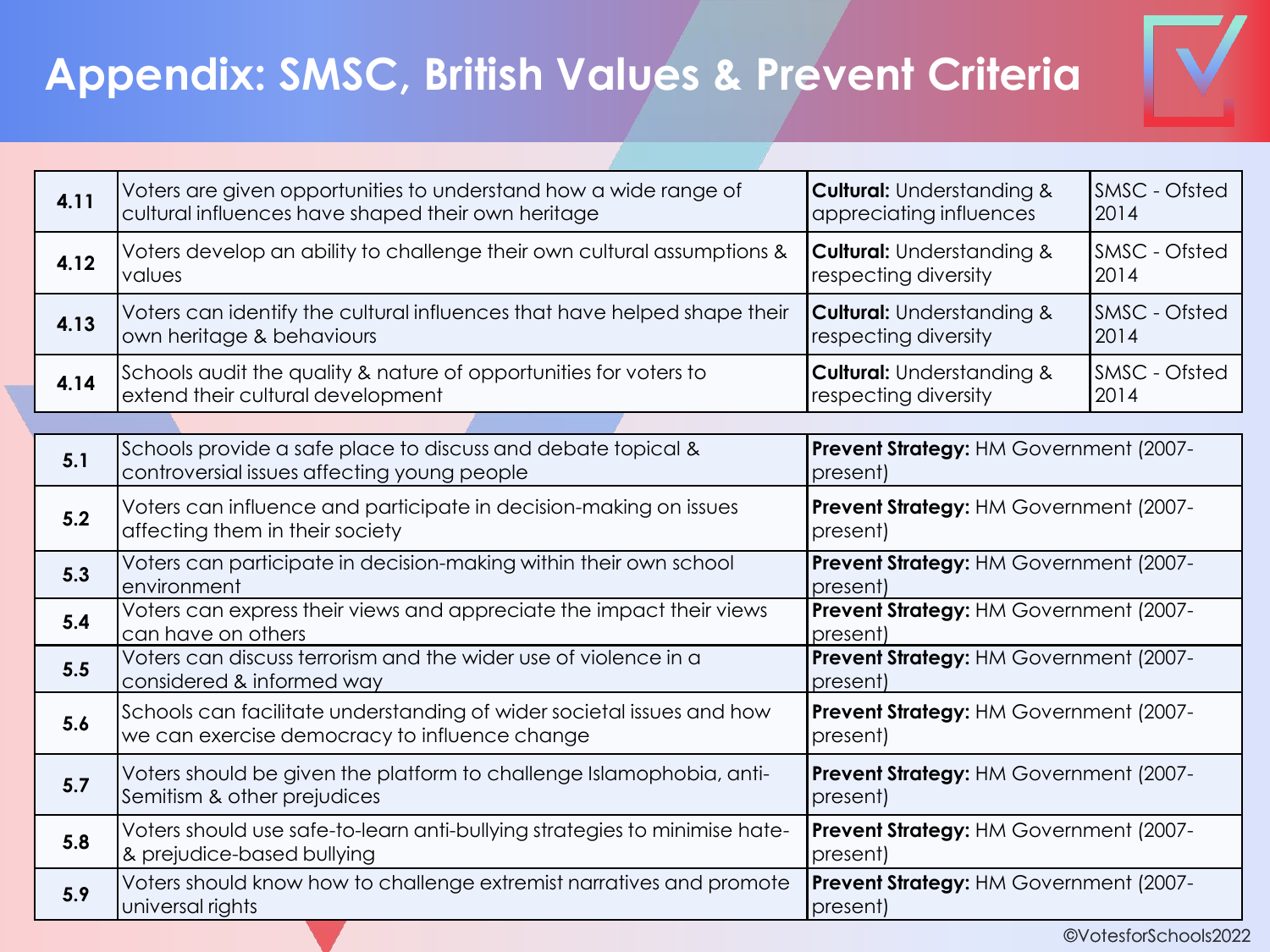

| 5.10 | Voters should develop questioning skills & techniques to open up debate in a safe<br>way                                                                                               | <b>Prevent Strategy: HM</b><br>Government (2007-present)      |  |  |
|------|----------------------------------------------------------------------------------------------------------------------------------------------------------------------------------------|---------------------------------------------------------------|--|--|
| 5.11 | Voters should feel confident to discuss honestly a plurality of views                                                                                                                  | <b>Prevent Strategy: HM</b><br>Government (2007-present)      |  |  |
| 5.12 | Schools should allow voters to debate fundamental moral & human<br>rights principles                                                                                                   | Prevent Strategy: HM<br>Government (2007-present)             |  |  |
| 5.13 | Schools should promote open & respectful dialogue                                                                                                                                      | <b>Prevent Strategy: HM</b><br>Government (2007-present)      |  |  |
| 5.14 | Model participatory and representative democracy by engaging and examining<br>views expressed                                                                                          | <b>Prevent Strategy: HM</b><br>Government (2007-present)      |  |  |
| 5.15 | Encourage voters as citizens to support the vulnerable and to use democratic &<br>lawful vehicles for protest                                                                          | <b>Prevent Strategy: HM</b><br>Government (2007-present)      |  |  |
| 5.16 | Help voters to develop the skills needed to evaluate effectively and<br>discuss potentially controversial issues                                                                       | Prevent Strategy: HM<br>Government (2007-present)             |  |  |
| 5.17 | Use spaces for voters to discuss openly issues that concern them, including<br>exploring their own identities & how these relate to the diversity of the society in<br>which they live | <b>Prevent Strategy: HM</b><br>Government (2007-present)      |  |  |
| 5.18 | Give voters a safe place to respond to current events that will challenge their<br><b>beliefs</b>                                                                                      | <b>Prevent Strategy: HM</b><br>Government (2007-present)      |  |  |
|      |                                                                                                                                                                                        |                                                               |  |  |
| 6.1  | Voters should gain an understanding of how citizens can influence decision-<br>making through the democratic process                                                                   | <b>Promoting fundamental British</b><br>Values: November 2014 |  |  |
| 6.2  | Voters should have an appreciation that living under the rule of law protects<br>individual citizens and is essential for their wellbeing & safety                                     | <b>Promoting fundamental British</b><br>Values: November 2014 |  |  |
| 6.3  | Voters should understand that there is a separation of power between the<br>executive & the judiciary (e.g. police answerable to Parliament)                                           | <b>Promoting fundamental British</b><br>Values: November 2014 |  |  |
| 6.4  | Voters should understand that the freedom to choose and hold other faiths &<br>beliefs is protected in law                                                                             | <b>Promoting fundamental British</b><br>Values: November 2014 |  |  |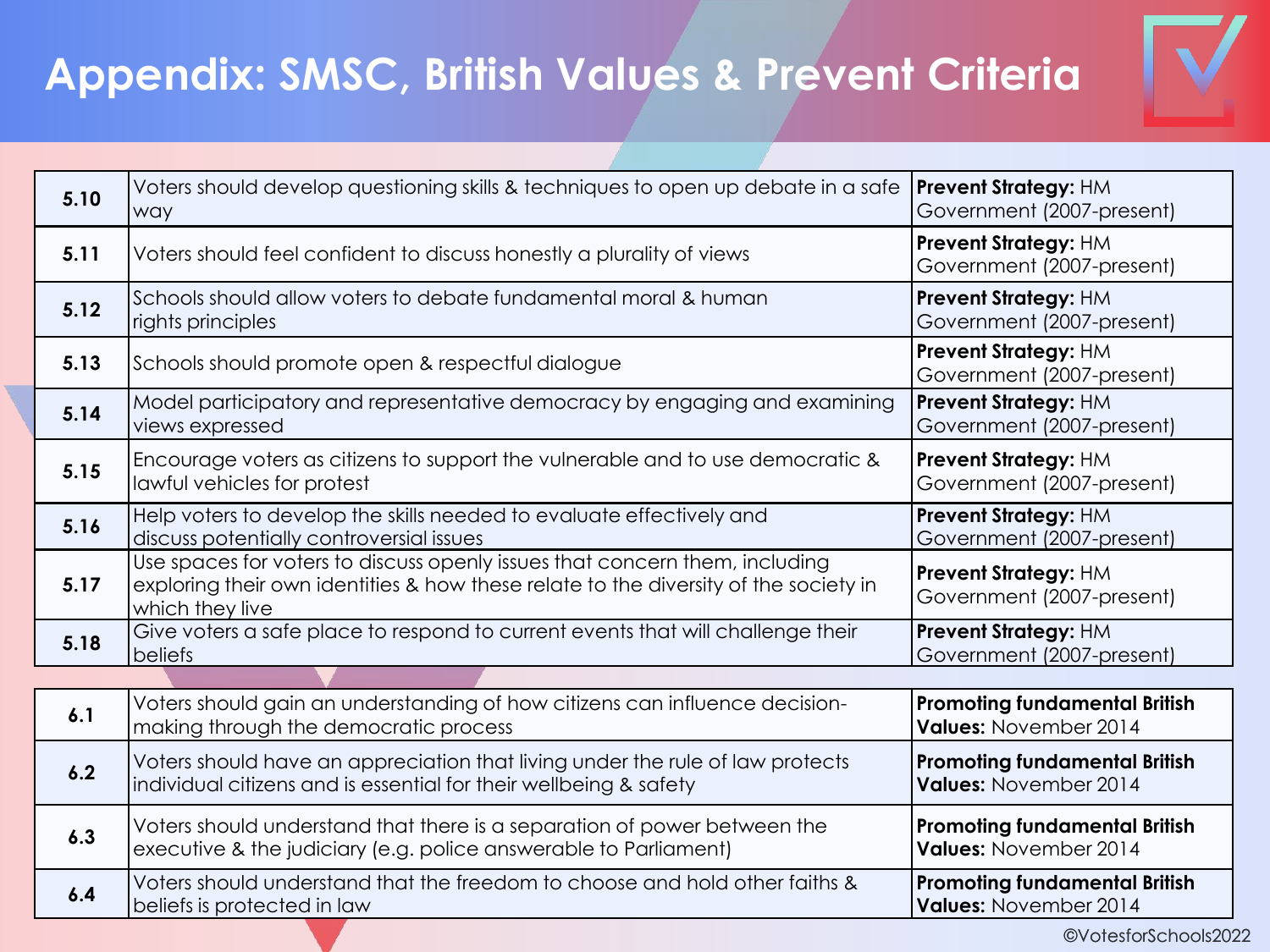

| 6.5  | Voters should accept that other people having different faiths or beliefs to oneself<br>(or having none) should be accepted and tolerated, not discriminated against                                                           | <b>Promoting fundamental British</b><br>Values: November 2014 |  |
|------|--------------------------------------------------------------------------------------------------------------------------------------------------------------------------------------------------------------------------------|---------------------------------------------------------------|--|
| 6.6  | Voters should have an understanding of the importance of identifying and<br>combatting discrimination                                                                                                                          | <b>Promoting fundamental British</b><br>Values: November 2014 |  |
| 6.7  | Understand the strengths, weaknesses, advantages & disadvantages of<br>democracy, and how democracy & the law works in Britain, in contrast to other<br>forms of government in other countries                                 | <b>Promoting fundamental British</b><br>Values: November 2014 |  |
| 6.8  | Ensure that all voters within the school have a voice that is listened to, and<br>demonstrate how democracy works by actively promoting democratic processes<br>such as a school council whose members are voted for by voters | <b>Promoting fundamental British</b><br>Values: November 2014 |  |
| 6.9  | Voters should experience elections that provide them with the opportunity to<br>learn how to argue and defend points of view                                                                                                   | <b>Promoting fundamental British</b><br>Values: November 2014 |  |
| 6.10 | Schools should use teaching resources from a wide variety of sources to help<br>voters understand a range of faiths                                                                                                            | <b>Promoting fundamental British</b><br>Values: November 2014 |  |
| 6.11 | Schools should consider the role of extra-curricular activity, including<br>any run directly by voters, in promoting fundamental British Values                                                                                | <b>Promoting fundamental British</b><br>Values: November 2014 |  |